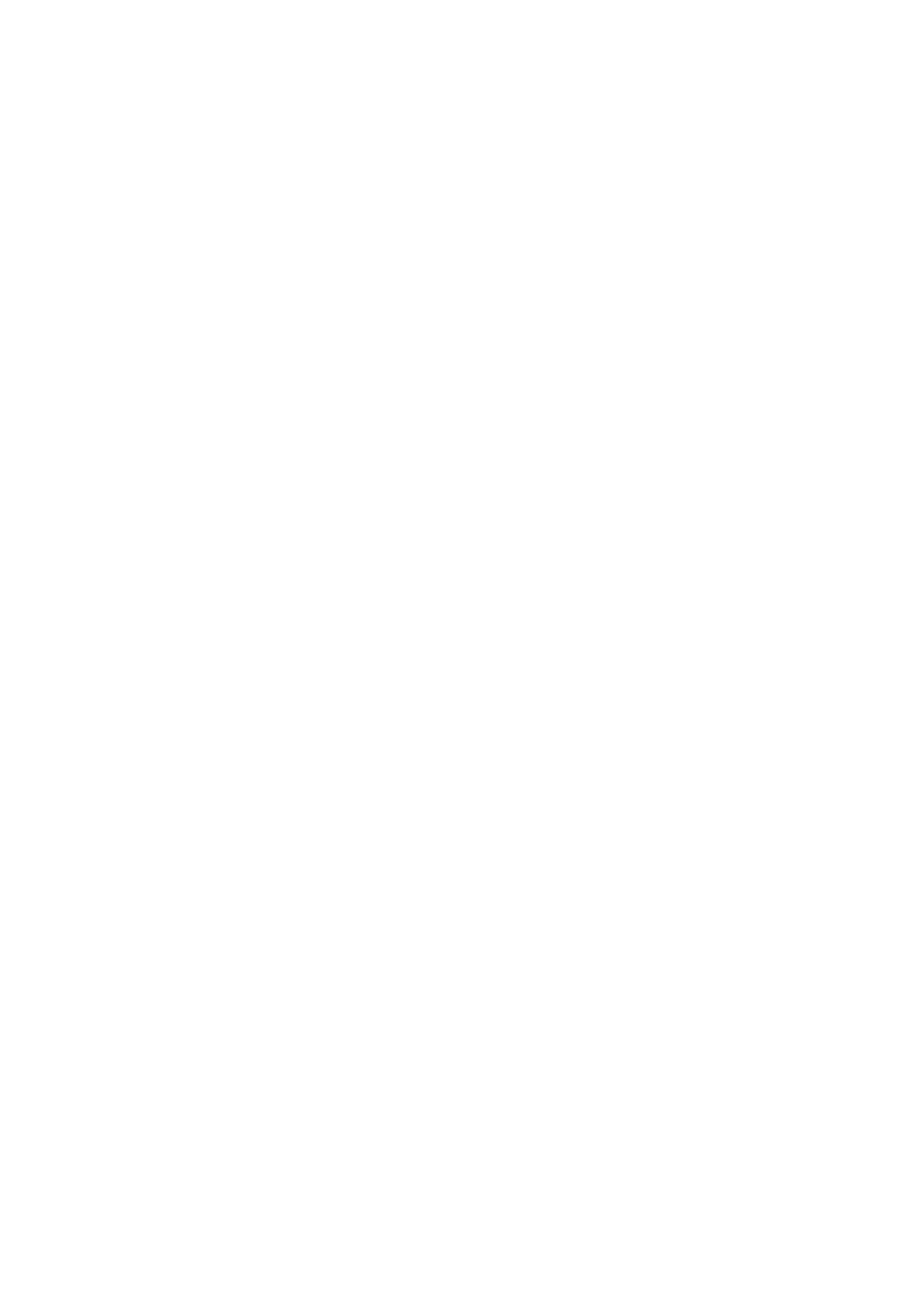## **In the case of Mećava v. Serbia,**

The European Court of Human Rights (Third Section), sitting as a Committee composed of:

Ján Šikuta, *President,*

Dragoljub Popović,

Iulia Antoanella Motoc, *judges,* and Marialena Tsirli, *Deputy Section Registrar,* Having deliberated in private on 15 April 2014, Delivers the following judgment, which was adopted on that date:

# PROCEDURE

1. The case originated in an application (no. 47922/08) against the Republic of Serbia lodged with the Court under Article 34 of the Convention for the Protection of Human Rights and Fundamental Freedoms ("the Convention") by a Serbian national, Mr Milan Mećava ("the applicant"), on 29 September 2008.

2. The Serbian Government ("the Government") were represented by their Agent, Mr S. Carić.

3. On 11 October 2011 the application was communicated to the Government.

# THE FACTS

# I. THE CIRCUMSTANCES OF THE CASE

4. The applicant was born in 1947 and lives in Smederevo.

5. The applicant was employed by "*HP Fagram DP*", a socially-owned company based in Smederevo (hereinafter – "the debtor").

# **A. The applicant's proceedings**

6. On 30 September 2003 the Smederevo Municipal Court ordered the debtor to pay the applicant certain sums in respect of salary arrears, social security contributions and procedural costs.

7. On 22 October 2003 the judgment became final.

8. On 9 January 2004 the applicant lodged an application for the enforcement of the above court decision with the Smederevo Municipal Court.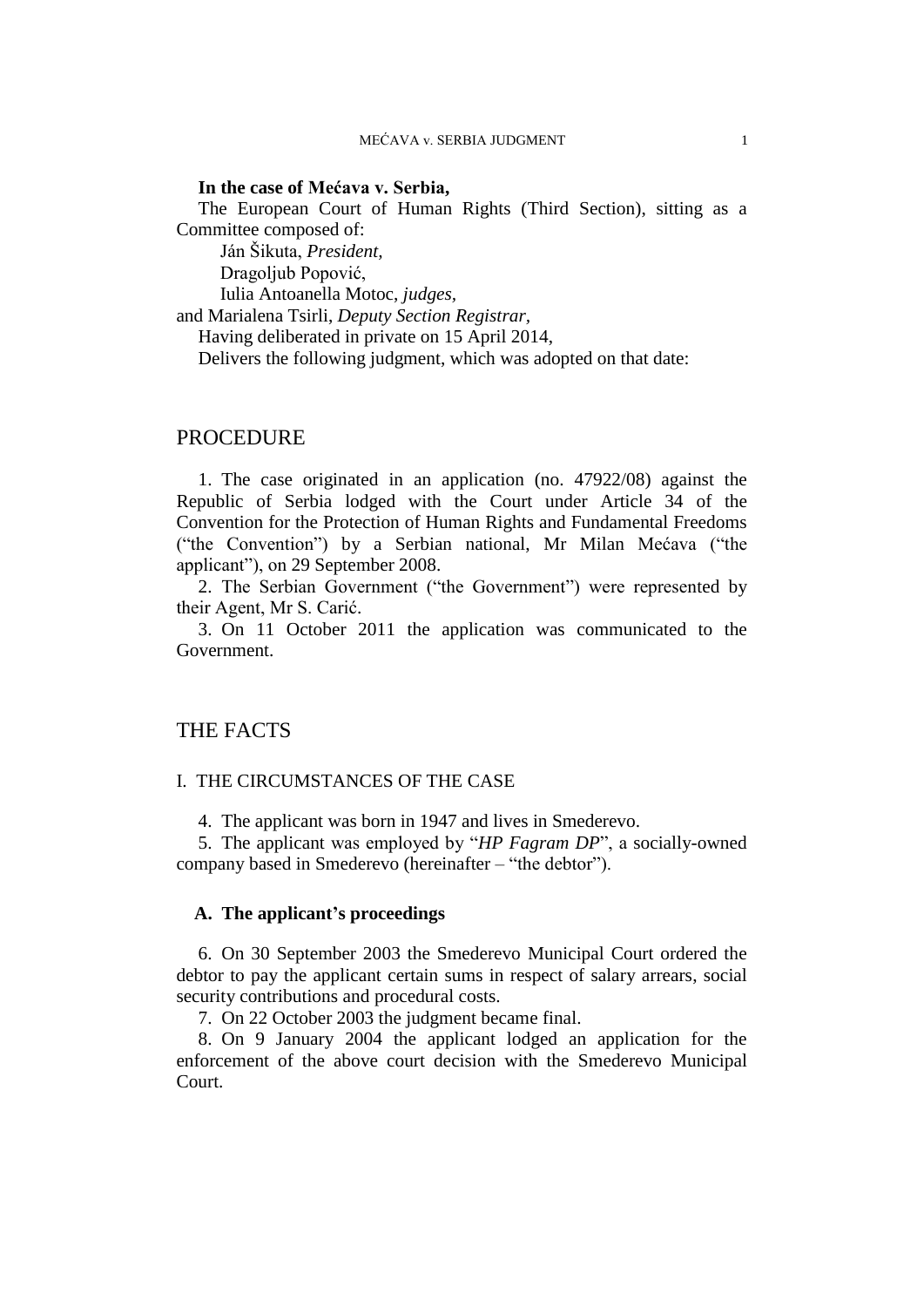9. On 17 March 2003 the court allowed the application and issued an enforcement order.

# **B. Insolvency proceedings**

10. On 1 September 2004 the Požarevac Commercial Court opened insolvency proceedings in respect of the debtor, which led to the ongoing enforcement proceedings before the Smederevo Municipal Court being stayed.

11. In 22 November 2004 the applicant duly registered a claim for the sums specified in the judgment referred to above.

12. On 26 April 2005 the Commercial Court accepted the applicant's claim. His right to separate settlement from the immovable property of the debtor was contested and he was instructed to initiate separate civil proceedings in order to secure his right to separate settlement of his claim.

13. The applicant did not initiate separate civil proceedings.

14. On 3 April 2008 the Commercial Court adopted the decision on final distribution of the company's insolvency assets, classifying the applicant into the fourth sequence of payment. In the course of the insolvency proceedings the final judgment in the applicant's favour was partially enforced.

# II. RELEVANT DOMESTIC LAW

15. The relevant domestic law was set out in the Court's judgments of *EVT Company v. Serbia* (no. 3102/05, §§ 26 and 27, 21 June 2007); *Marčić and Others v. Serbia* (no. 17556/05, § 29, 30 October 2007); R. *Kačapor and Others v. Serbia* (nos. 2269/06, 3041/06, 3042/06, 3043/06, 3045/06 and 3046/06, §§ 57-82, 15 January 2008); *Vlahović v. Serbia* (no. 42619/04, §§ 37-47, 16 December 2008); *Crnišanin and Others v. Serbia* (nos. 35835/05, 43548/05, 43569/05 and 36986/06, §§ 100-104, 13 January 2009); *Adamović v. Serbia,* (no. 41703/06, §§ 17-22, 2 October 2012); and *Marinković v. Serbia* ((dec.) no. 5353/11, §§ 26-29 and §§ 31-44, 29 January 2013).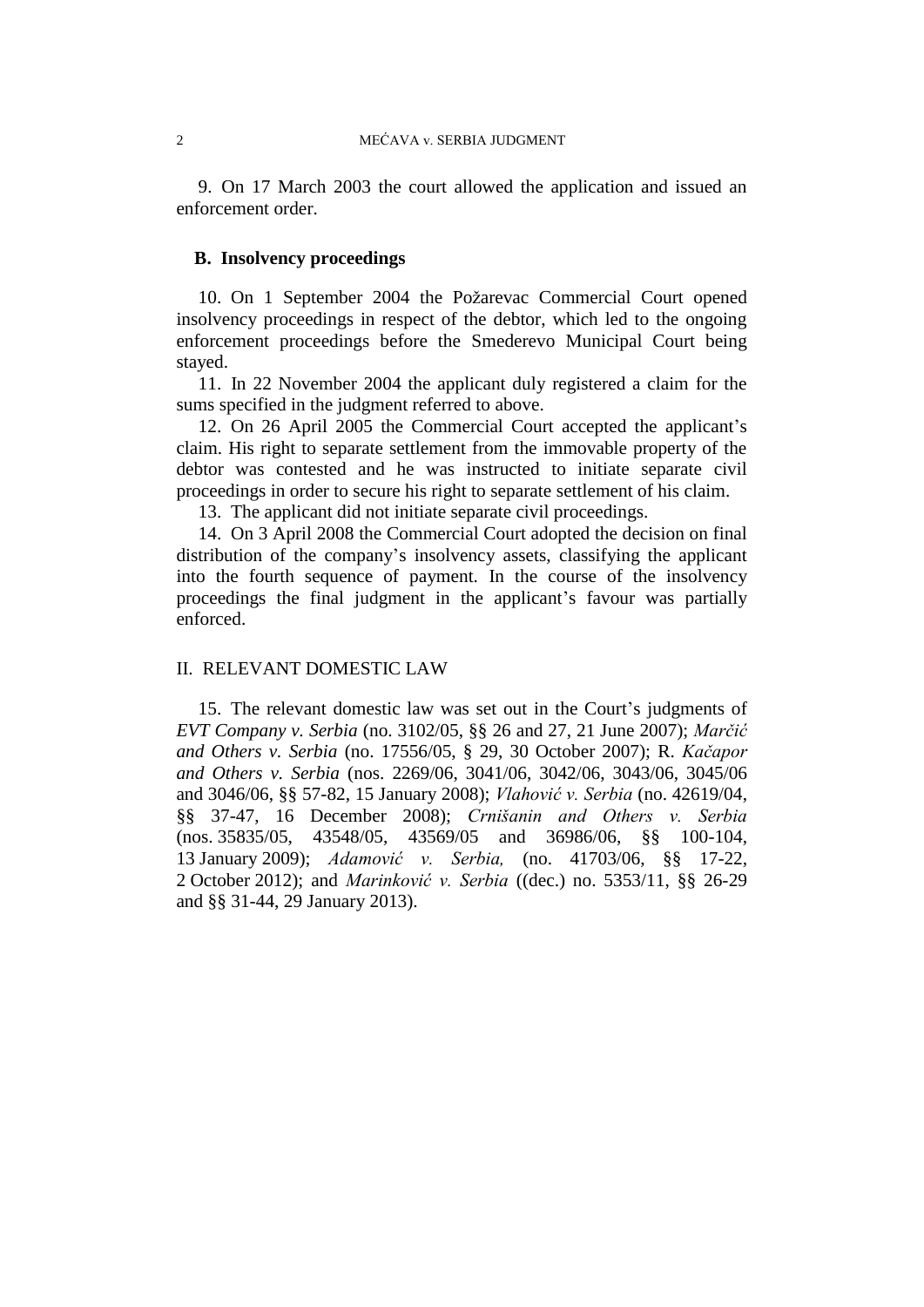# THE LAW

# I. ALLEGED VIOLATION OF ARTICLE 6 OF THE CONVENTION AND ARTICLE 1 OF PROTOCOL No. 1 TO THE CONVENTION

16. The applicant complained about the respondent State's failure to enforce a final judgment rendered in his favour against the debtor. This complaint falls to be examined under Article 6 of the Convention and Article 1 of Protocol No. 1 which, in so far as relevant, read as follows:

#### **Article 6 § 1**

"In the determination of his civil rights and obligations ..., everyone is entitled to a fair and public hearing within a reasonable time by an independent and impartial tribunal established by law."

#### **Article 1 of Protocol No. 1**

"Every natural or legal person is entitled to the peaceful enjoyment of his possessions. No one shall be deprived of his possessions except in the public interest and subject to the conditions provided for by law and by the general principles of international law.

The preceding provisions shall not, however, in any way impair the right of a State to enforce such laws as it deems necessary to control the use of property in accordance with the general interest or to secure the payment of taxes or other contributions or penalties."

#### **A. Admissibility**

#### *1. Exhaustion of domestic remedies*

17. The Government submitted that the applicant had failed to properly exhaust the available domestic remedies as the applicant had not initiated separate civil proceedings for determination of his right to separate settlement.

18. The Court notes that the applicant had a judgment given in his favour which was final and enforceable and the execution of which was the responsibility of the authorities, including, if necessary, the taking of such measures as bankruptcy proceedings (see *Khachatryan v. Armenia*, no. 31761/04, § 60, 1 December 2009). In principle, when an applicant, such as the present one, obtains a final judgment against a State-controlled entity, he or she is only required to file a request for the enforcement of that judgment to the competent court or, in case of liquidation or insolvency proceedings against the debtor, to report his or her claims to the administration of the debtor (see *Lolić v. Serbia*, no. 44095/06, § 26, 22 October 2013). Given that the present applicant did that, the Government's objection must be rejected.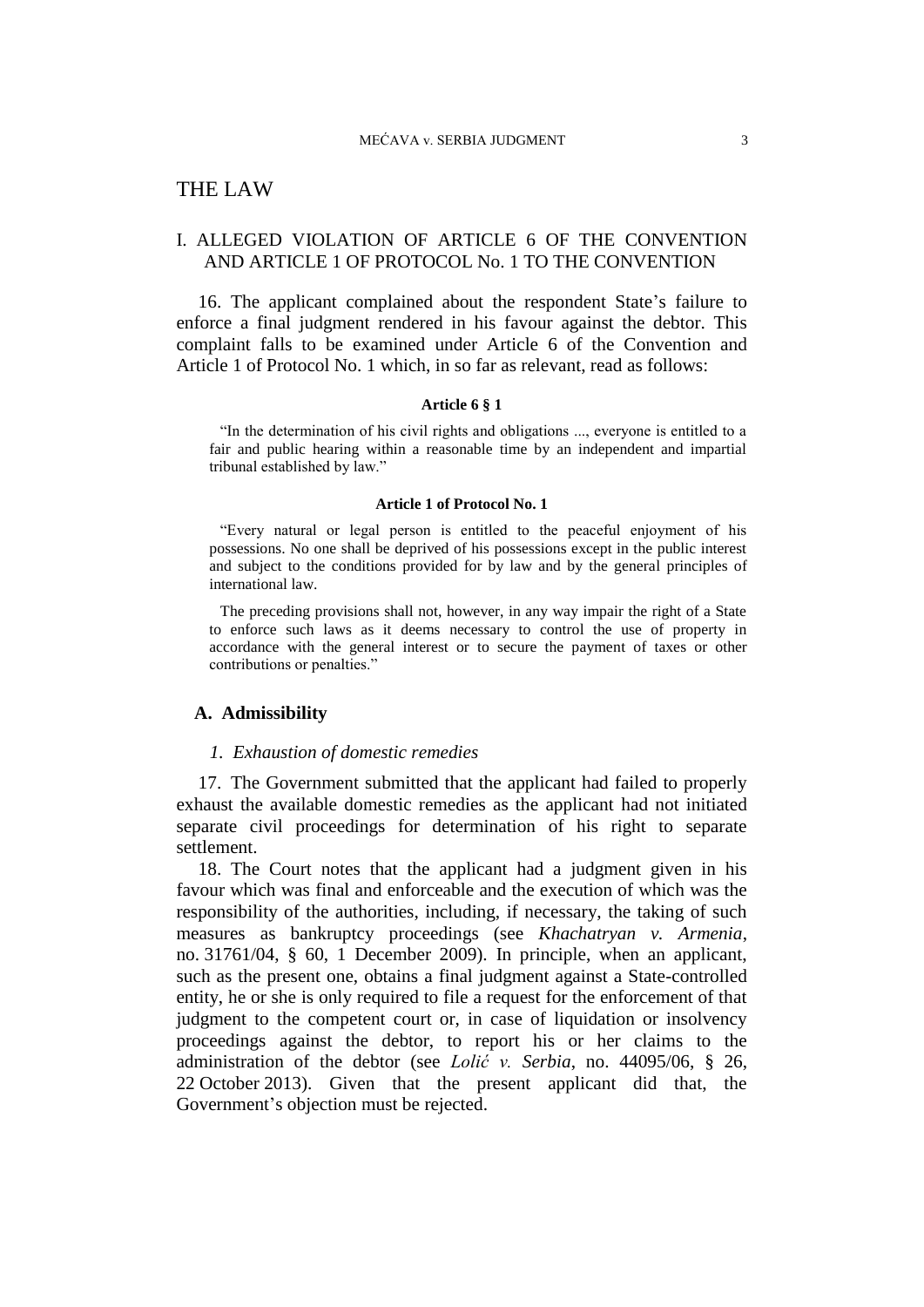#### *2. Compatibility ratione personae*

19. The Government argued that the State could not be held responsible for the debtor in the present case which was a separate legal entity not controlled by the State.

20. The Court has already held in comparable cases against Serbia that the State is liable for debts of socially/State-owned companies (see, for example, *R. Kačapor and Others,* cited above*,* §§ 97-98, *Rašković and Milunović v. Serbia*, nos. 1789/07 and 28058/07, § 71, 31 May 2011, and *Adamović v. Serbia*, cited above, § 31).The Court sees no reason to depart from that jurisprudence in the present case. Consequently, this argument must be rejected.

# *3. Abuse of the right to application*

21. In their comments on the applicant's observations and claims for just satisfaction the Government disputed the admissibility of the application on the grounds that the applicant had abused his right of application. The Government argued that the applicant had used offensive language which amounted to contempt of the authorities of the respondent State, especially of the Agent.

22. In particular the Government referred to the applicant's description of the Government's observation as "perfidious" and "nonchalantly bizarre".

23. The Court finds that the applicant's remarks, while inappropriate and, thus regrettable, do not meet the minimum threshold of offensiveness and frequency that would make them an abuse of petition (see *Omerović v. Croatia (no. 2)*, no. 22980/09, § 33, 5 December 2013, not final yet). This Government's objection must, therefore, also be rejected.

#### *4. Conclusion*

24. The Court notes that the application is not manifestly ill-founded within the meaning of Article 35 § 3 (a) of the Convention. It further notes that it is not inadmissible on any other grounds. It must therefore be declared admissible.

## **B. Merits**

25. The Court notes that the applicant obtained only a part of the amount specified in the final court decision of 30 September 2003. The remainder of the judgment still remains unenforced.

26. The Court observes that it has frequently found violations of Article 6 of the Convention and/or Article 1 of Protocol No. 1 to the Convention in cases raising issues similar to those raised in the present case (see *R. Kačapor and Others*, cited above, §§ 115-116 and § 120; *Marčić*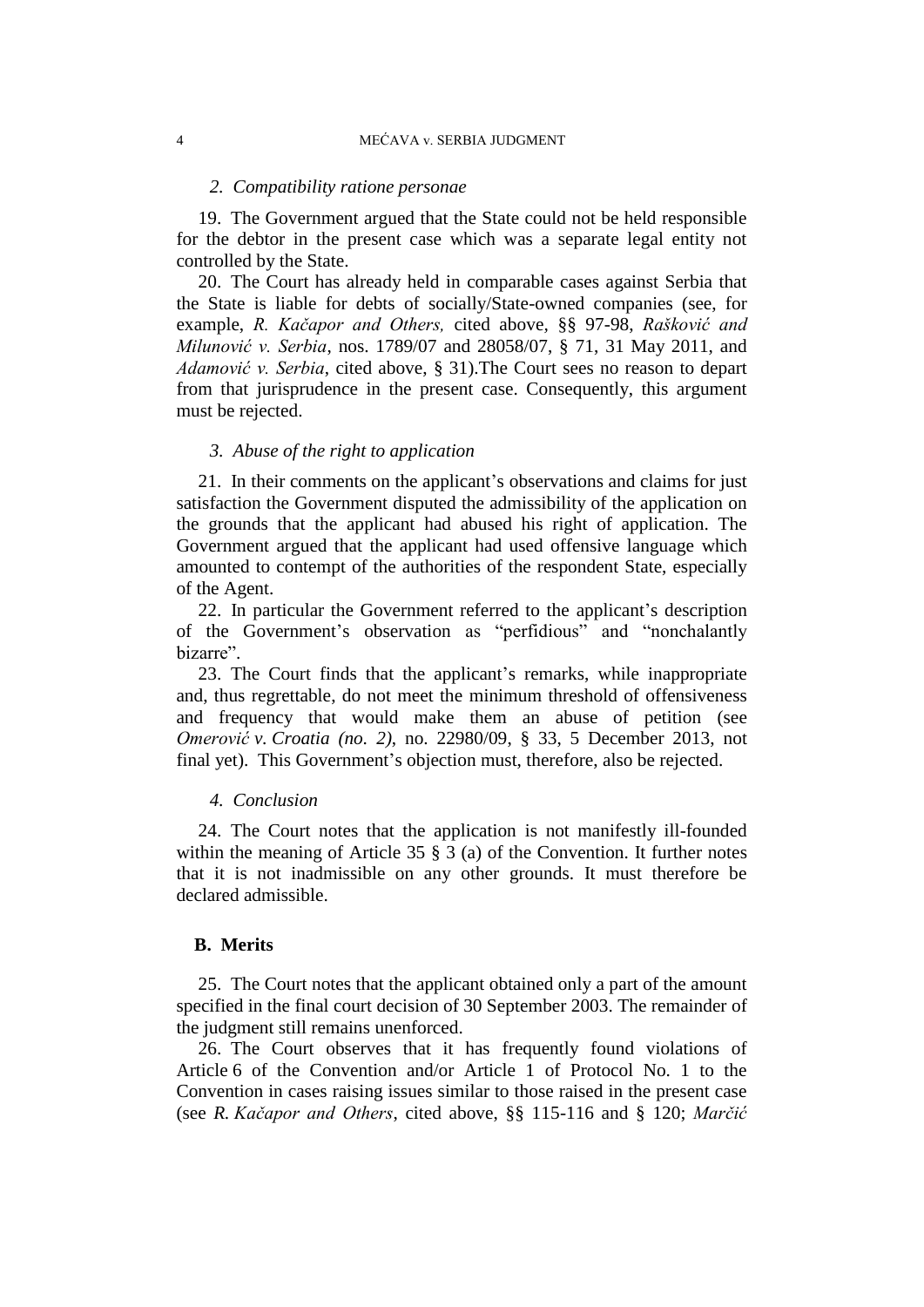*and Others,* cited above, § 60; *Crnišanin and Others,* cited above, §§ 123- 124 and §§ 133-134, and *Adamović* cited above, § 41).

27. Having examined all the material submitted to it, the Court considers that the Government have not put forward any fact or convincing argument capable of persuading it to reach a different conclusion in the present case. There has, accordingly, been a violation of Article 6 § 1 of the Convention and Article 1 of Protocol No. 1.

# II. APPLICATION OF ARTICLE 41 OF THE CONVENTION

#### 28. Article 41 of the Convention provides:

"If the Court finds that there has been a violation of the Convention or the Protocols thereto, and if the internal law of the High Contracting Party concerned allows only partial reparation to be made, the Court shall, if necessary, afford just satisfaction to the injured party."

## **A. Damage**

29. The applicant sought the payment of the outstanding judgment debt and 6,200 euros (EUR) in respect of non-pecuniary damage.

30. Having regard to the violations found in the present case and its own case-law (see *R. Kačapor and Others,* cited above, §§ 123-126, and *Crnišanin and Others*, cited above, § 139), the Court considers that the applicant's claims for pecuniary damage concerning the payment of the outstanding judgment debt must be accepted. The Government shall therefore pay the applicant the sums awarded in the final domestic judgment adopted on 30 September 2003, less any amounts which may have already been paid in respect of the said judgment.

31. As regards non-pecuniary damage, the Court considers that the applicant sustained some non-pecuniary loss arising from the breaches of the Convention found in this case. The particular amount claimed, however, is excessive. Making its assessment on an equitable basis, as required by Article 41 of the Convention, the Court considers it reasonable and equitable to award EUR 2,000 to the applicant (see *Stošić v. Serbia*, no. 64931/10, § 68, 1 October 2013).

# **B. Costs and expenses**

32. The applicant did not submit a claim seeking reimbursement of the costs incurred before the domestic courts and the Court.